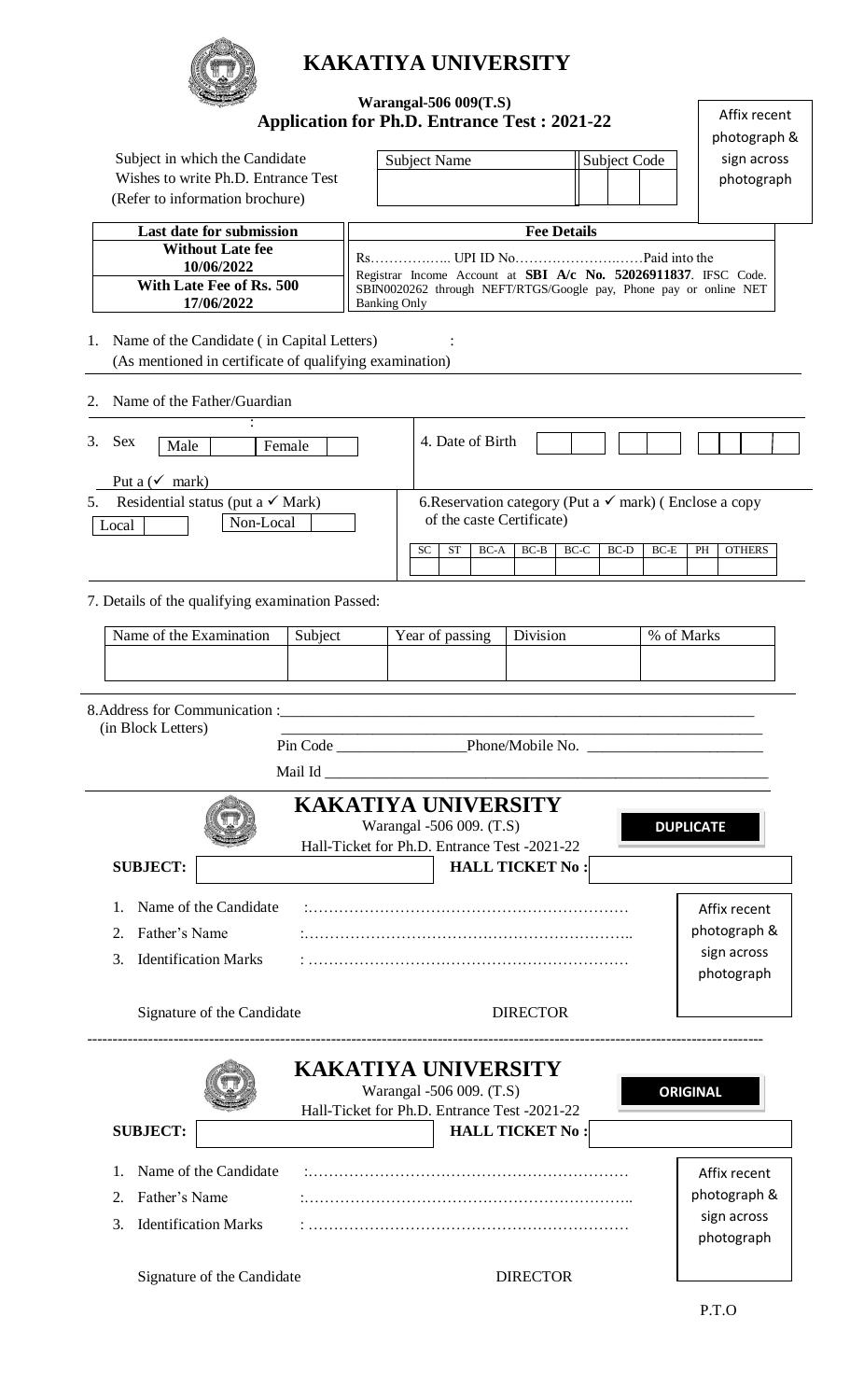## **DECLARATION BY THE CANDIDATE**

I hereby solemnly affirm that the above information is correct and I am aware that my admission is liable to be cancelled in case any information is found to be incorrect. I have gone through and understood the Rules, Regulations and Instructions of the Ph. D. Entrance Test.

Signature of the Candidate

--------------------------------------------------------------------------------------------------------------------

## **CHECK LIST**

Arrange the application and enclosures in the following order:

- 1. Acknowledgement Card
- 2. Application form
- 3. Copy of the certificate of qualifying examination
- 4. Copy of the caste certificate ( if applicable)